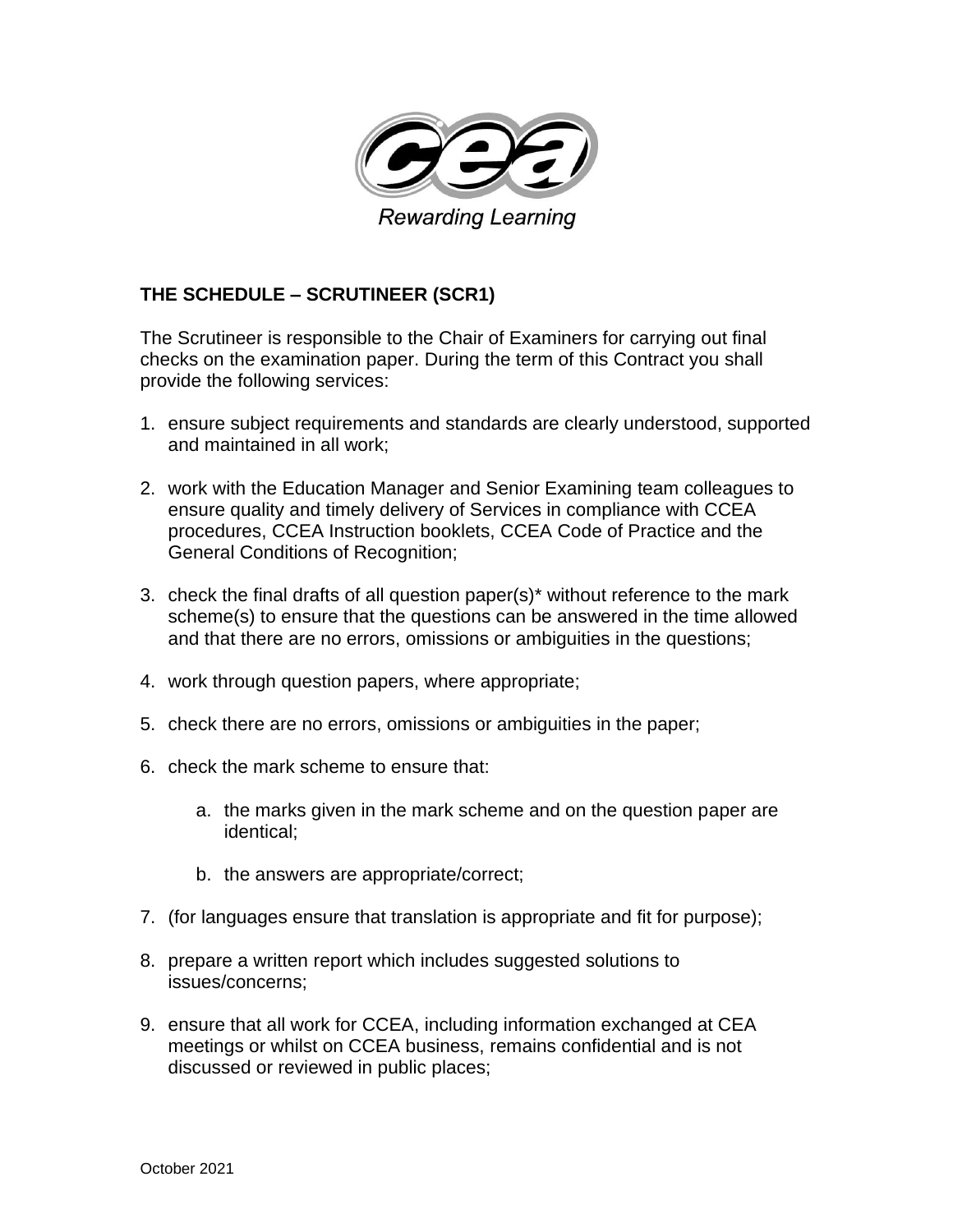- 10.attend all meetings face to face or online, and to follow protocols as outlined by CCEA at the start of the meeting (meetings may be recorded depending on business need. Attendees will be notified of this before the meeting commences);
- 11.attend training courses arranged by CCEA, in relation to new methods, techniques of assessment and administrative procedures;
- 12.ensure that all work is carried out to a high standard and is completed within agreed deadlines;
- 13.engage in modernisation activities and assist in the development of materials in support of the relevant specification;
- 14.engage in contract performance management with the Education Manager;
- 15.support CCEA as directed with its strategic modernisation programme for examinations and assessments. This can include but is not limited to: reviewing and testing new technologies and processes, participating in pilot projects and providing detailed feedback to improve learning and development;
- 16.perform any other services such as CCEA may reasonably require in respect of/relevant to the development of examinations.

## **NO OF DAYS REQUIRED**

There are no specific days of the week in which the Supplier is required to carry out the Services. Work must be carried out in the Supplier's own time, and will be dependent on the number of question papers allocated.

## **CONFIDENTIALITY AND PROFESSIONAL INTEGRITY**

Please note that all examiners who are contracted to provide services for CCEA are required to maintain the confidentiality of assessment materials as described in Condition G4 of the General Conditions of Recognition – Maintaining Confidentiality of assessment materials. The General Conditions of Recognition state that:

- *G4.1 Where confidentiality in –*
- *(a) the contents of assessment materials, or*
- *(b) information about the assessment,*

*is required in order to ensure that a qualification which an awarding organisation makes available, or proposes to make available, reflects an accurate measure of attainment, the awarding organisation must take all reasonable steps to ensure that such confidentiality is maintained.*